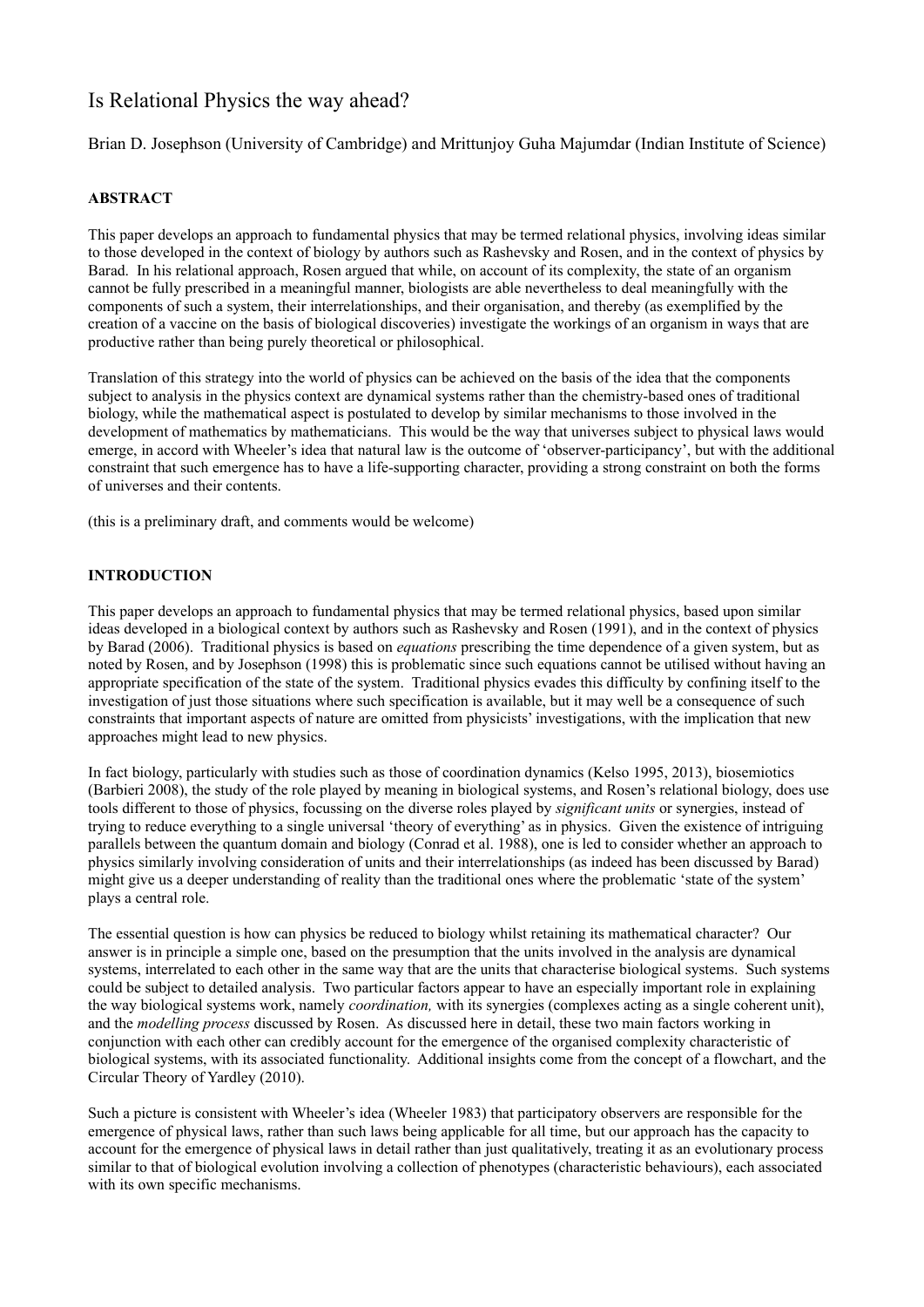In our more detailed analysis, we discuss first organisation and the role played by encoding in that process, and then the way coordination between different units is able to lead to the complicated functionality observed in nature. The connection with physics is then discussed on the basis of the understanding that mathematical activity (that is to say what mathematicians actually do) is subject to similar principles to those discussed in this context, with the implication that nature can in principle develop a mathematical aspect in the same way that working mathematicians do, such a process having also a biological component, in that the biological context helps to determine which mathematical activities will be performed in any given situation.

#### **HOW ORGANISATION WORKS**

What exactly is organisation? Organised systems work efficiently (whatever that may entail), in a way that disorganised systems do not. In Rosen's picture, the modelling process plays an important part. Two interconnected systems are involved in such a situation, namely a system specifying what should happen, and a second system that acts in accord with such specification. However, the connection involves a two-way process, in that the first system takes into account the activity of the second, adjusting its specification in accord with what is happening.

The situation of two separate systems working in harmony with each other is a special case of what Yardley refers to as oppositional dynamics, and can have a complex character, as can be seen through the related concept of protocol, which in the context of computing consists of a specification of how a system should function in order to behave in a specified manner. An example is the world wide web, whose functioning is governed by a complicated collection of procedures, such as the use of a URL to specify a web page, combined with a mechanism that causes the web page thus specified to be accessed when a user clicks on a link. The web works properly as long as web browsers, servers and web pages all conform to the protocol. Conversely, in the context of emails, Microsoft's Exchange mail servers fail to observe entirely the official protocol for email systems (IMAP), leading to problems when emailing other users.

Computing systems work efficiently on account of the activity of their designers, but nature appears to be able to create similarly effective mechanisms, an instructive case being that of natural language with all its complexity. The existence of such mechanisms in general can be understood on the basis of the fact that a two-way process of the kind discussed above is involved, with the organising system observing what happens in the activity it is responsible for, comparing it with what some protocol asserts should happen. Here, in effect, some prescriptive signal activity is decoded, and then encoded again, in some cases reinforcing the original. Normally this 'echo' will have little resemblance to the original, but in some cases it will be similar and the process can repeat, while furthermore in some cases the system as a whole will settle down to an *attractor* that repeats itself precisely, yielding a stable state of affairs.

However, this two-system situation is a special case. Coordination dynamics, deriving from a combination of experiment and modelling, deals with more complicated situations, in general involving more than two interacting entities. The reader is referred to Kelso's review of coordination dynamics (Kelso 2013) for a detailed account of the way synergies constantly form and reform depending on the context.

We focus in the following on the modelling concept, whereby the coordination process is accompanied by the emergence of models of various kinds. Through the emergence of models by the coding-decoding mechanism discussed above, situations arise where a complex of information or signs, associated with the synergies that come and go, constantly shapes the system in which it is embedded, while searching for new forms of stability. Such a situation can usefully be characterised (Guha Majumdar 2020) as one involving *self-selected fluctuations*, with potential instabilities giving rise to fluctuations that become restrained through the discovery of organisational mechanisms of various kinds.

An attractive feature of this hypothesis is that it can account for the complexities of language, emerging as the consequence of a form of evolutionary process. An approach to language known as systemic grammar (Bavali and Sadighi 2008), supported by a successful computer simulation of language due to Winograd (1972), hypothesises that languages can be modelled as collections of very specific functional units, each of which can serve the purposes of language in particular situations. A language can thus evolve through users coming to discover new organisational mechanisms, some of which become adopted by others as they develop their own copies of the units concerned in the given situation.

#### **FLOWCHART MODELS**

A useful way to represent complicated activity is that of the flowchart, which in the context of computing indicates the sequence of processes in a computation, the options available at various times, and the conditions determining the choices made. Seen as a form of map, a flowchart allows inferences to be made regarding the outcome of a given process, by following through the various possible routes. While the normal context of flowcharts is that of computer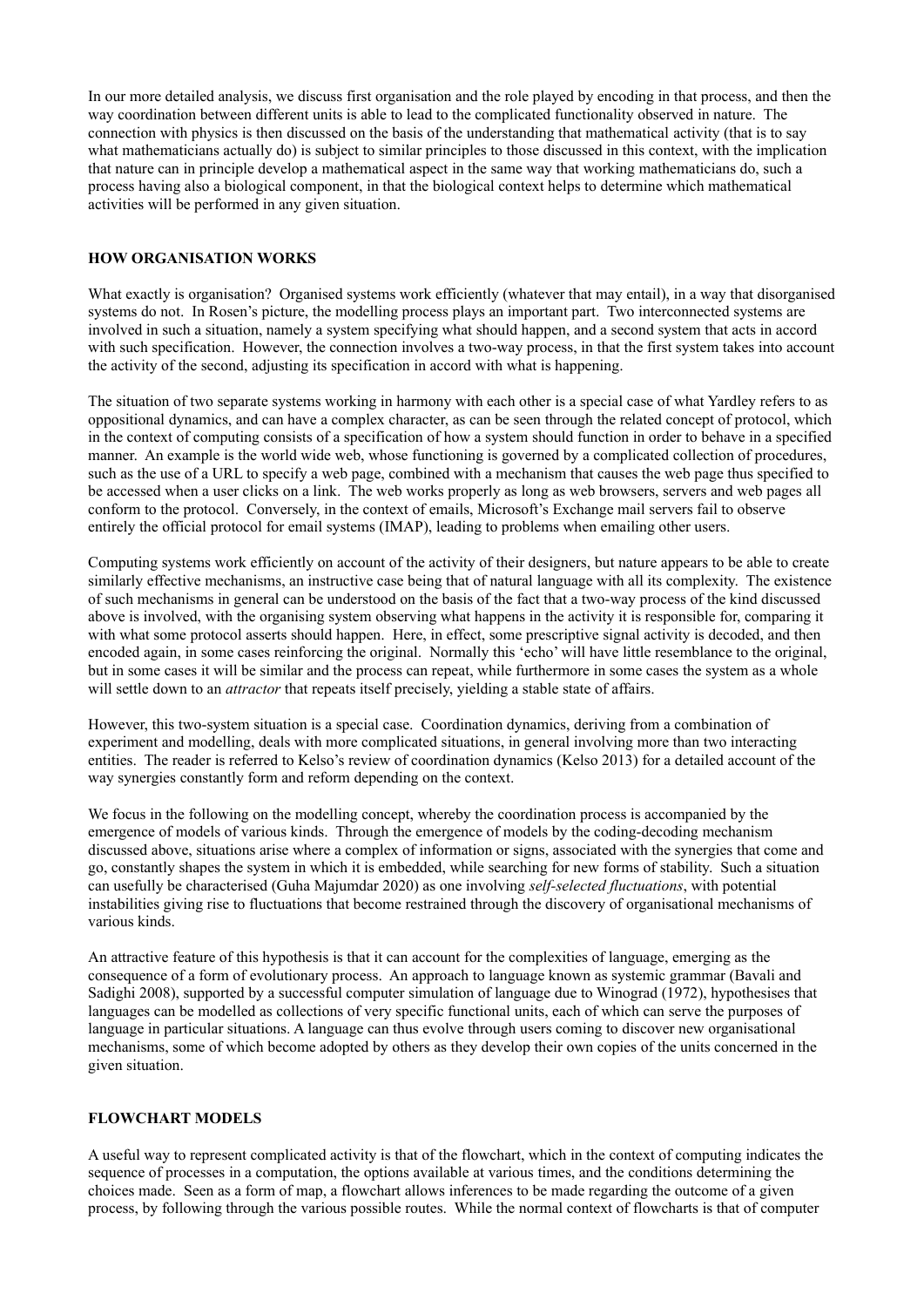software, where a flowchart representation a set of instructions in visual form, it is equally applicable to behaviour in general, and can thus help to explain complex behaviour such as that of language, each functional unit having its own flowchart accounting for its behaviour. The idea can be illustrated by the example of the combination of question and answer that can as a whole be characterised as 'answering a question'. At a level of detail, the questioning and answering involved are completely different though related processes, and yet the process, viewed as a whole, is the same for both the individuals involved, namely 'a question is being answered'. Coordination works at one level because both individuals see what is happening as the same entity, while if on the contrary they had different ideas as to what was happening then effective communication would not occur. Both having the same idea as to what is happening is an aspect of the whole process, and can develop similarly by trial and error.

Yardley's Circular Theory would appear to be saying something similar with its 'oppositional dynamics'. Central to it is the idea of 'two as one' and vice versa, referring to the way two entities can merge into one or vice versa as a physical process, which can be seen as a system being at a critical point. But here the 'two' are characterised as involving a line being the diameter of a circle, which can be understood as the system having a degree of freedom corresponding to the direction in a plane or as a phase variable. Yardley is thus claiming that a special type of critical point is involved, involving a triad, the third element being the control system that determines not only the criticality but the additional degree of freedom akin to the phase of an oscillation. Given that phase relationships and phase locking have an important part to play in coordination dynamics (as in the HKB model that accounts for various aspects of stability), Yardley's ideas concerning relationships, not as yet developed in mathematical terms, may well be well worth exploring further.

#### **RELATIONAL PHYSICS**

The question then arises as to whether such concepts can account for the emergence of physical laws in the manner envisaged by Wheeler. We address this issue on the basis of the idea that mathematical activity is not purely the preserve of mathematicians, but something more general. In this connection we note that, as discussed by Penrose (2006), mathematics originates, as does other human endeavours, in the attempt to characterise aspects of reality in useful ways. For example, Euclidean geometry arose from the attempt to characterise regularities concerning objects in space, while arithmetic and algebra arose from activities involving counting, and over time other mathematical traditions come into existence similarly. What makes mathematics different from other human activities is its ability to *prove theorems* on the basis of axioms, which possibility was discovered by mathematicians such as Euclid and Pythagoras. Mathematics, as discussed by Penrose, develops step by step as mathematicians attempt to develop extensions of existing systems, as for example in the way real number mathematics developed into into the mathematics of complex numbers by postulating an additional square root of minus one, which led to the emergence of an extended axiomatic system with remarkable properties of its own.

Our hypothesis now is that nature itself can develop and utilise similar mathematical capacities, an idea that while it may seem strange is not logically impossible. Let us therefore consider the consequences, the question being how such abilities would develop. Such activity can be expected to be undertaken by the systems concerned for its *utility*, rather than being simply being carried out for its own sake. Systems such as those of complex numbers can have their utility on account of the variety of *facts* available in such a system. The issue is therefore what kinds of facts might be relevant for life based, as postulated, on dynamical systems. Of particular relevance here are processes that might be able to extend the domain over which a particular process would be possible, something related to the idea of *invariance* under particular transformations. Such invariance can be extended in turn to group structures, where transformations combine in well-defined ways. Connected with this is also the concept of a *manifold*, involving specific degrees of freedom with their own mathematical properties. Penrose notes in this connection the possibility of manifolds being created step by step by joining together portions of a manifold, a physical process.

Our general picture envisages some primordial observer working away in the manner described by Wheeler, but in addition using mathematical systems intelligently to define and then create a supportive universe, which would automatically account for the anthropic character of the observed dynamical laws. Furthermore, having determined how to create such a universe, the observer or observers would be in a position to define what processes should occur in that universe, and their outcomes.

#### **CONCLUSIONS**

The above has discussed in some detail how a unification of biology and mathematics might be achieved, leading to what might be called relational physics, based simply on the idea that the processes whereby mathematics as such comes into existence in the human context might equally occur in the context of dynamical system, leading as a result to a universe of the kind that we find ourselves in. While clearly much work is needed to follow up these ideas in detail,